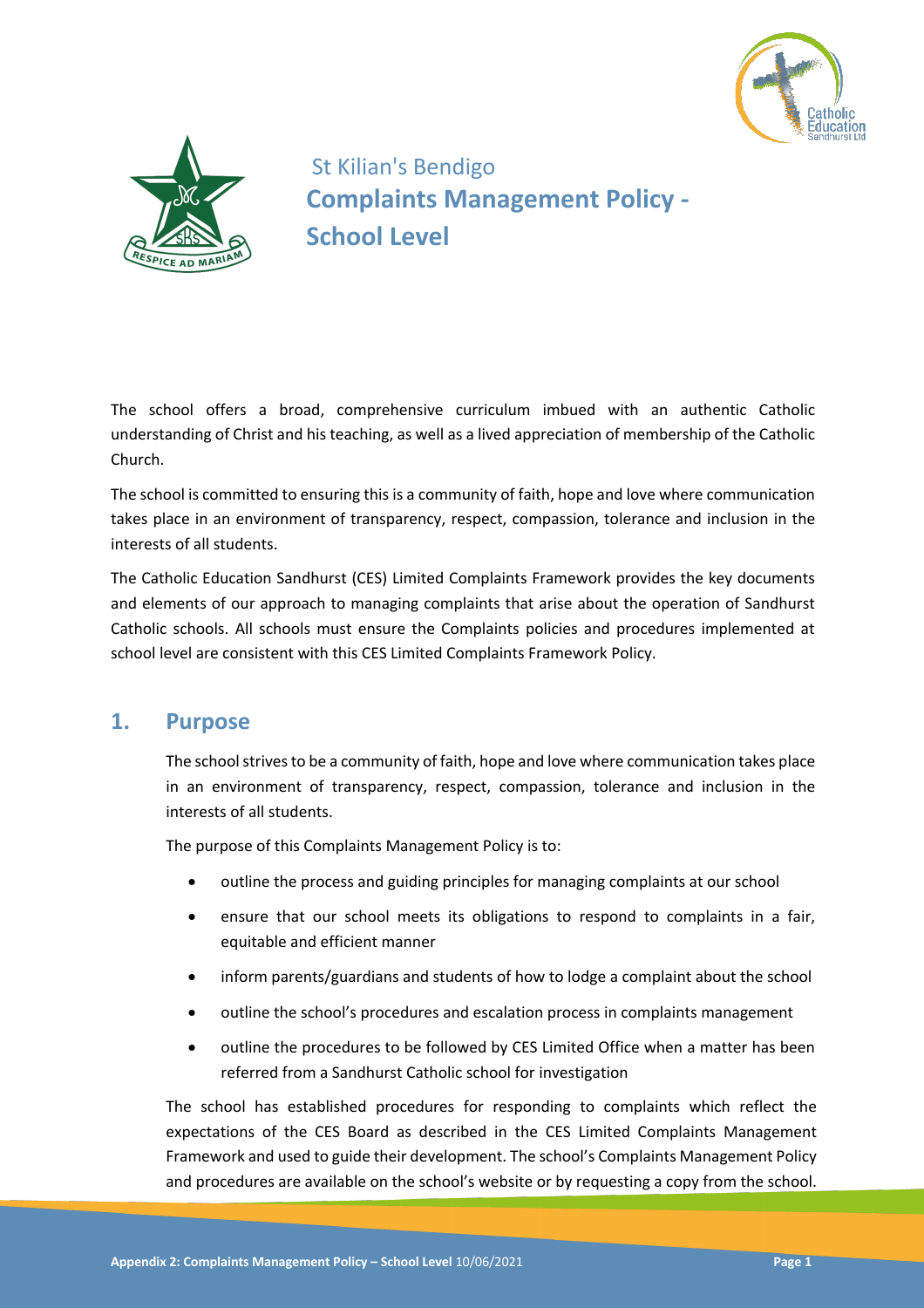## **2. Scope**

This policy applies to complaints that should be able to be resolved at the school level that relate to:

- general issues of student behaviour that are contrary to the school student behaviour Policy including incidents of bullying or harassment
- learning programs, assessment and reporting of student learning
- communication with parents/guardians
- school enrolment, fees and payments
- general administrative issues

Any such actions will be in accordance with any legal and reporting obligations.

This policy also applies to the procedures to be followed when:

- complaints cannot be resolved at the school level and referred to CES Limited Office from the school community
- the school seeks assistance from CES Limited Office to resolve a complaint from a parent/guardian or student
- a complaint to referred from an external authority

Procedures for making a complaint are presented in Appendix 1 of this Policy.

This policy does not apply to complaints about critical incidents, matters included in the Victorian Reportable Conduct Scheme, emergency management, criminal offences or staff grievances.

If the matter relates to allegations of child abuse, Sandhurst Catholic schools and CES Limited will follow their procedures for responding to allegations of child abuse under various reporting obligations as outlined in the Child Safety Framework.

## **3. Principles**

Addressing complaints or concerns within a framework of dignity and respect can provide powerful opportunities to model the love of Christ in the reality of our contemporary world and provides a valuable opportunity for reflection and learning.

In receiving and responding to complaints, the following guiding principles will apply:

- complainants can expect their concern or complaint to be responded to in a respectful and timely manner
- schools will be informed of formal complaints that are made aboutthem
- complainants and the person(s) against whom the complaint is made have the right to be heard and to expect that the principles of procedural fairness will be observed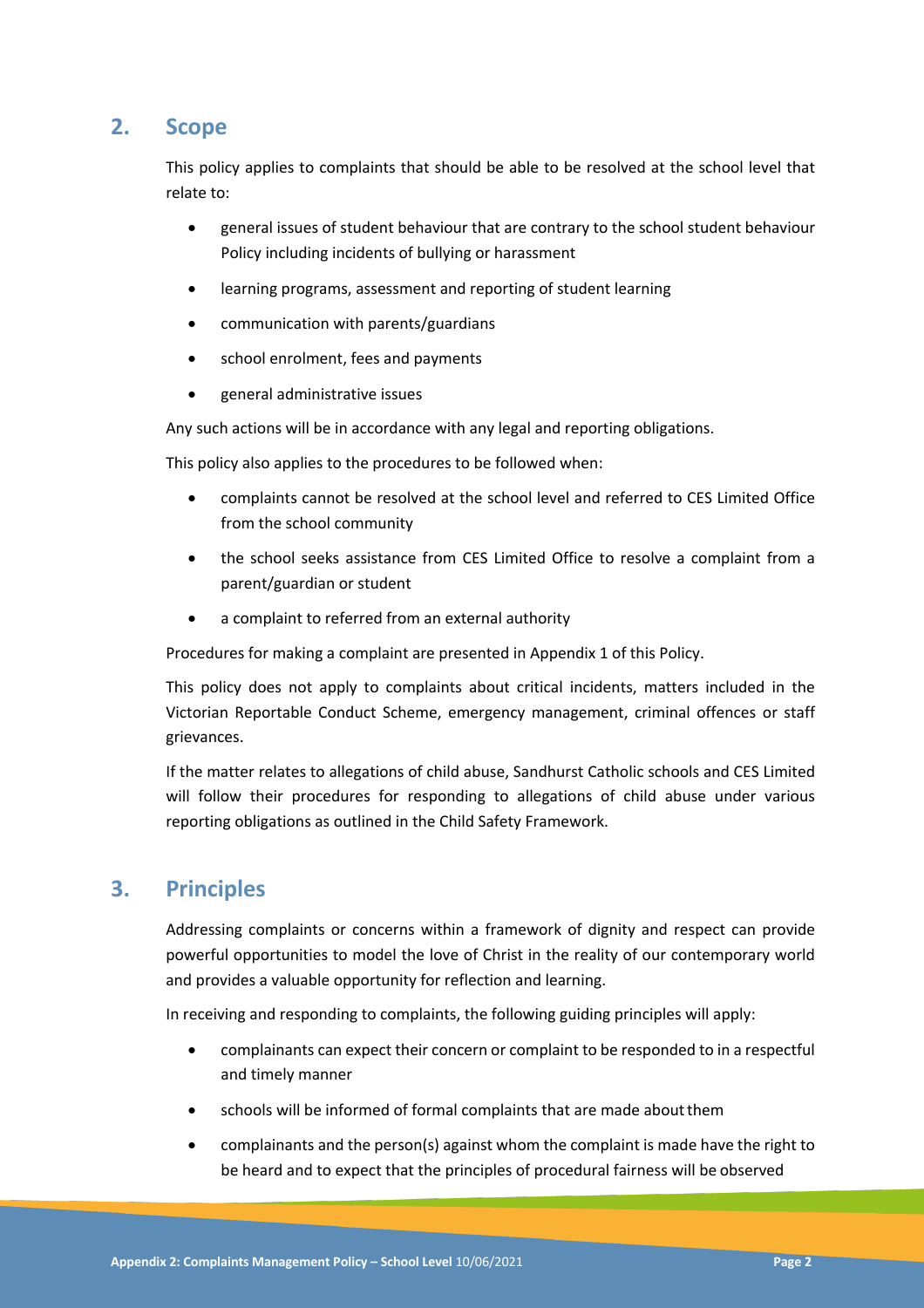- confidentiality, protection of privacy, respect, access, dignity and impartiality will form the basis of the complaints resolution process
- the complaints resolution process will seek to achieve the restoration of good and respectful relationships

## **4. Policy Statement**

The nature of the complaint will determine who is the most appropriate person or body to manage a complainant's concerns. The school staff will consider the matter raised and determine the most appropriate action that is likely to achieve prompt resolution.

Procedural fairness will apply to the handling of complaints.

Confidentiality will be maintained as far as reasonable.

Complaints received from parents/guardians and students are responded to in a timely manner

All complaints will be acknowledged within 2-5 business days and complainants will receive an indication of when they can expect to be notified of an outcome for their complaint, this would generally be within four weeks.

Complainants must be kept informed if there is any change to the time frame for dealing with their complaint.

The school endeavours to address and respond to all complaints. The school may not be able to fully address complaints that are made anonymously or without sufficient detail being provided to enable an investigation or resolution of the matter. To ensure procedural fairness, respondents have a right to know the particulars of the allegations being made against them, and be given an opportunity to respond to them. Anonymous complaints are recorded in the same manner as other complaints.

All complaints are recorded and securely stored with relevant levels of authorised access.

Complainants will be notified of the outcome of a formal complaint in writing.

The school has established procedures for responding to complaints appropriate to their local context, and the expectation is that most complaints are managed initially by the school.

The Complaints Policy and Procedures for the school is published on our website.

# **5. Complaints not covered in this Policy**